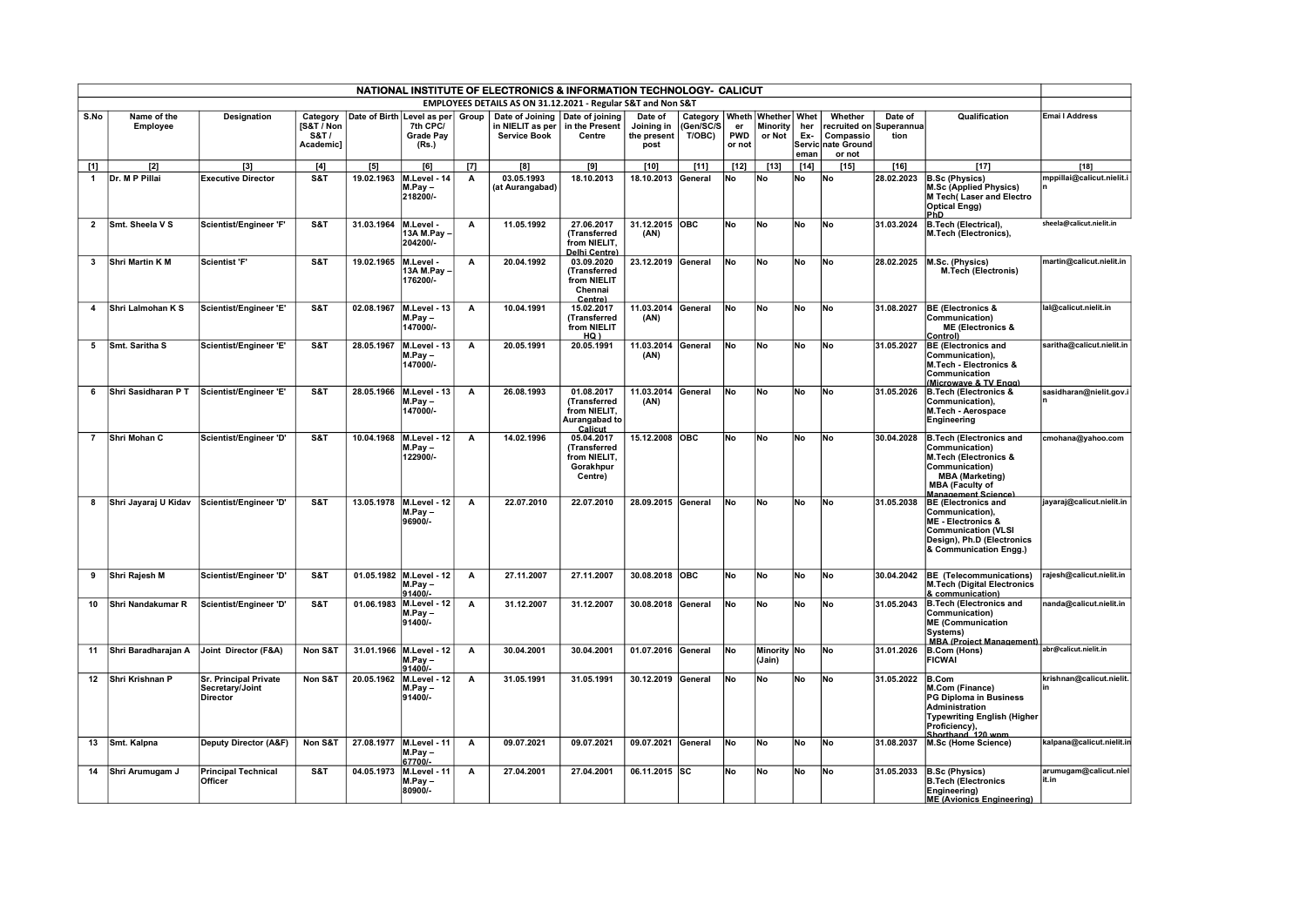| 15 | Smt. Reena K K                          | Senior Library &<br><b>Information Officer</b>                  | S&T     | 25.05.1967             | M.Level - 11<br>M.Pay-                       | А            | 06.07.1992 | 06.07.1992                                                       | 06.11.2015 General |            | lNo       | Minority No<br>(Christia |           | <b>No</b> | 31.05.2027 | B.Sc (Maths)<br>B.L.I.Sc.                                                                                                                           | reena@calicut.nielit.in                                 |
|----|-----------------------------------------|-----------------------------------------------------------------|---------|------------------------|----------------------------------------------|--------------|------------|------------------------------------------------------------------|--------------------|------------|-----------|--------------------------|-----------|-----------|------------|-----------------------------------------------------------------------------------------------------------------------------------------------------|---------------------------------------------------------|
|    |                                         |                                                                 |         |                        | 88400/-                                      |              |            |                                                                  |                    |            |           | ln)                      |           |           |            | M.L.I.Sc.<br>B.Ed.<br>Ph.D.                                                                                                                         |                                                         |
| 16 | Smt. Sini S Nair                        | <b>Principal Technical</b><br>Officer                           | S&T     | 17.05.1976             | M.Level - 11<br>$M.Pay -$<br>78500/          | А            | 03.04.2001 | 03.04.2001                                                       | 01.07.2016         | General    | <b>No</b> | <b>No</b>                | No        | <b>No</b> | 31.05.2036 | <b>B.Sc (Chemistry)</b><br>MCA<br>M.Phil. (CS)                                                                                                      | sini@calicut.nielit.in                                  |
| 17 | Shri Prasoon Kumar<br>ΚG                | <b>Principal Technical</b><br>Officer                           | S&T     |                        | 30.05.1975 M.Level - 11<br>M.Pay-<br>78500/- | Α            | 19.04.2001 | 19.04.2001                                                       | 01.07.2016         | OBC        | No        | No                       | No        | No        | 31.05.2035 | <b>B.Sc (Physics)</b><br><b>MCA</b>                                                                                                                 | prasoon@calicut.nielit.i                                |
| 18 | Shri Akula Sri Rama<br>Pavan            | Scientist 'B'                                                   | S&T     |                        | 28.08.1993 M.Level - 10<br>M.Pav-<br>56100/- | $\mathsf{A}$ | 04.01.2021 | 04.01.2021                                                       | 04.01.2021         | General    | No        | <b>No</b>                | No        | No        | 31.08.2053 | <b>B.Tech (Electronics &amp;</b><br>Communication)                                                                                                  | pavan@calicut.nielit.in                                 |
| 19 | Shri Manoj N                            | <b>Senior Technical</b><br>Officer                              | S&T     | 04.05.1971 M.Level - 9 | M.Pay-<br>73400/-                            | в            | 01.02.1996 | 01.02.1996                                                       | 28.09.2015         | <b>OBC</b> | No        | No                       | No        | <b>No</b> | 31.05.2031 | Diploma in Electronics<br>Engineering                                                                                                               | manoj@calicut.nielit.in                                 |
| 20 | Shri Ramesh Kumar<br><b>MS</b>          | <b>Senior Technical</b><br>Officer                              | S&T     | 16.05.1970 M.Level - 9 | M.Pay-<br>73400/-                            | в            | 08.02.1996 | 08.02.1996                                                       | 28.09.2015         | <b>OBC</b> | No        | No                       | No        | No        | 31.05.2030 | Diploma in Mechanical<br>Engineering<br>Post Diploma in<br>Foremanship                                                                              | rameshkumar@calicut.<br>nielit.in                       |
| 21 | Shri Hari K                             | <b>Senior Technical</b><br>Officer                              | S&T     | 01.06.1976 M.Level - 9 | M.Pay-<br>69200/-                            | в            | 15.04.1998 | 15.04.1998                                                       | 28.09.2015<br>ΑN   | <b>OBC</b> | <b>No</b> | No                       | No        | No        | 31.05.2036 | Diploma in Computer<br><b>Hardware Maintenance</b><br>Engineering;<br><b>Red Hat Certified Engineer</b><br>(RHCE)<br>'A' Level Advanced<br>Dinloma  | hari@calicut.nielit.in                                  |
| 22 | Shri Manoj Kumar M                      | <b>Senior Technical</b><br>Officer                              | S&T     | 18.03.1975 M.Level - 9 | $M.Pay -$<br>69200/-                         | в            | 01.06.2001 | 01.06.2001                                                       | 28.09.2015 OBC     |            | No        | No                       | No        | No        | 31.03.2035 | Diploma in Applied<br>Electronics                                                                                                                   | manojkumar@calicut.nieli                                |
| 23 | Shri Sreejeesh S G                      | <b>Senior Technical</b><br>Officer                              | S&T     | 04.04.1981             | M.Level - 9<br>M.Pav-<br>59700/-             | в            | 12.12.2007 | 12.12.2007                                                       | 10.09.2018         | General    | No        | No                       | No        | No        | 30.04.2041 | <b>B.Tech (Electronics &amp;</b><br>Communication)                                                                                                  | sreejesh@calicut.nielit.in                              |
| 24 | Smt. Reshma C B                         | <b>Senior Technical</b><br>Officer                              | S&T     | 11.02.1974 M.Level - 9 | M.Pay-<br>58000/-                            | в            | 23.06.2008 | 23.06.2008                                                       | 17.09.2019         | <b>OBC</b> | No        | <b>No</b>                | No        | <b>No</b> | 28.02.2034 | <b>B.Sc (Physics)</b><br><b>MCA</b><br>M.Phil. (CS)                                                                                                 | reshma@calicut.nielit.in                                |
| 25 | Shri Suresh K P                         | <b>Technical Officer</b><br>(Electrical)                        | S&T     | 23.03.1972 M.Level - 7 | $M.Pay -$<br>50500/-                         | в            | 02.04.1998 | 02.04.1998                                                       | 17.09.2019         | General    | No        | No                       | No        | No        | 31.03.2032 | ITI (Electrician)<br>Diploma in Electrical<br><u>Engineering</u>                                                                                    | suresh@calicut.nielit.in                                |
| 26 | Shri Viswanath Naik S Technical Officer | (Stores)                                                        | S&T     | 23.01.1982             | M.Level - 7<br>M.Pay-<br>52000/-             | в            | 26.07.2010 | 26.07.2010                                                       | 28.04.2016 ST      |            | No        | No                       | No        | No        | 31.01.2042 | ITI (Fitter)<br>Diploma (ECE)<br><b>B.Tech (ECE)</b>                                                                                                | <b>Under Deputation</b><br>to GoAP w.e.f.<br>02.11.2018 |
| 27 | Shri Suresh Kumar<br>Gaddi              | <b>Senior Technical</b><br><b>Assistant</b>                     | S&T     | 19.08.1992             | M.Level - 6<br>M.Pay-<br>41100/-             | в            | 19.09.2016 | 19.09.2016                                                       | 19.09.2016         | OBC        | No        | No                       | No        | No        | 31.08.2052 | Diploma in Electronics &<br>Communication<br><b>B.Tech (Electronics &amp;</b><br>Communication)                                                     | suresh.ec033@gmail.com                                  |
| 28 | Shri Nagendra Babu<br>Kothapalli        | <b>Senior Technical</b><br><b>Assistant</b>                     | S&T     | 17.06.1989             | M.Level - 6<br>$M.Pay -$<br>39900/-          | в            | 05.06.2017 | 05.06.2017                                                       | 05.06.2017         | <b>OBC</b> | lNo.      | No                       | No        | No        | 30.06.2049 | <b>BE in Electronics &amp;</b><br>Communication                                                                                                     | knagendra.kothapalli@gm<br>ail.com                      |
| 29 | Shri Jadapalli Ashok<br>Kumar           | <b>Senior Technical</b><br><b>Assistant</b>                     | S&T     | 10.01.1992 M.Level - 6 | M.Pay-<br>37600/-                            | в            | 11.11.2019 | 11.11.2019                                                       | 11.11.2019         | <b>OBC</b> | No        | No                       | No        | No        | 31.01.2052 | <b>B.Tech in Electronics &amp;</b><br>Communication'                                                                                                | shokkumar@calicut.nielit                                |
| 30 | Smt. Santhakumari S                     | <b>Senior Private</b><br>Secretary/Assistant<br><b>Director</b> | Non S&T | 22.02.1970             | M.Level - 9<br>M.Pav-<br>69200/-             | в            | 01.01.1992 | 01.01.1992                                                       | 28.04.2016         | General    | No        | <b>No</b>                | No        | <b>No</b> | 28.02.2030 | <b>BSc (Zoology)</b><br>MA (Public Administration),<br>Typewriting (English -<br>Higher, Malayalam-Higher,<br>Hindi - Lower))<br>Shorthand- (Lower) | santha@calicut.nielit.in                                |
| 31 | Smt. Beena C                            | <b>Assistant Director</b><br>(F&A)                              | Non S&T | 25.05.1967             | M.Level - 9<br>M.Pay-<br>69200/-             | в            | 22.01.1996 | 22.01.1996                                                       | 28.04.2016 General |            | No        | No                       | No        | No        | 31.05.2027 | <b>B.Com</b><br>M.Com<br><b>LLB</b><br><b>Typewriting (English-Lower)</b>                                                                           | beena@calicut.nielit.in                                 |
| 32 | Shri Ramachandran N Assistant Director  | (Admn)                                                          | Non S&T | 14.05.1964             | M.Level - 9<br>M.Pav –<br>69200/-            | в            | 10.07.1992 | 09.04.2021<br>(Transferred<br>from NIELIT,<br>Chennai<br>Centre) | 25.08.2016         | General    | <b>No</b> | <b>No</b>                | No        | <b>No</b> | 31.05.2024 | <b>B.Com</b><br><b>Typewriting (English</b><br>and Malayalam-Lower)                                                                                 | ramachandran@calicut.ni                                 |
| 33 | Smt. Deepthy P                          | <b>Assistant Director</b><br>(Admn)                             | Non S&T | 01.06.1973 M.Level - 9 | $M.Pay -$<br>67200/                          | в            | 17.01.1996 | 17.01.1996                                                       | 10.09.2018 SC      |            | lNo.      | <b>No</b>                | No        | No        | 31.05.2033 | B.Sc (Zoology).<br><b>MA (Personnal</b><br><b>Management and Industrial</b>                                                                         | deepthi@calicut.nielit.in                               |
| 34 | Shri Venkataraman R Senior Assistant    |                                                                 | Non S&T | 22.04.1972 M.Level - 6 | $M.Pay -$<br>46200/-                         | в            | 01.04.2011 | 01.04.2011                                                       | 28.04.2016         | General    | No        | No                       | <b>No</b> | No        | 30.04.2032 | <b>XII Pass</b>                                                                                                                                     | venkat@calicut.nielit.in                                |
| 35 | Shri Lijesh V V                         | <b>Assistant</b>                                                | Non S&T | 20.05.1979             | M.Level - 4<br>M.Pav –<br>35300/-            | c            | 01.07.1998 | 01.07.1998                                                       | 10.09.2018         | General    | No        | No                       | No        | <b>No</b> | 31.05.2039 | SSLC                                                                                                                                                | lijesh@calicut.nielit.in                                |